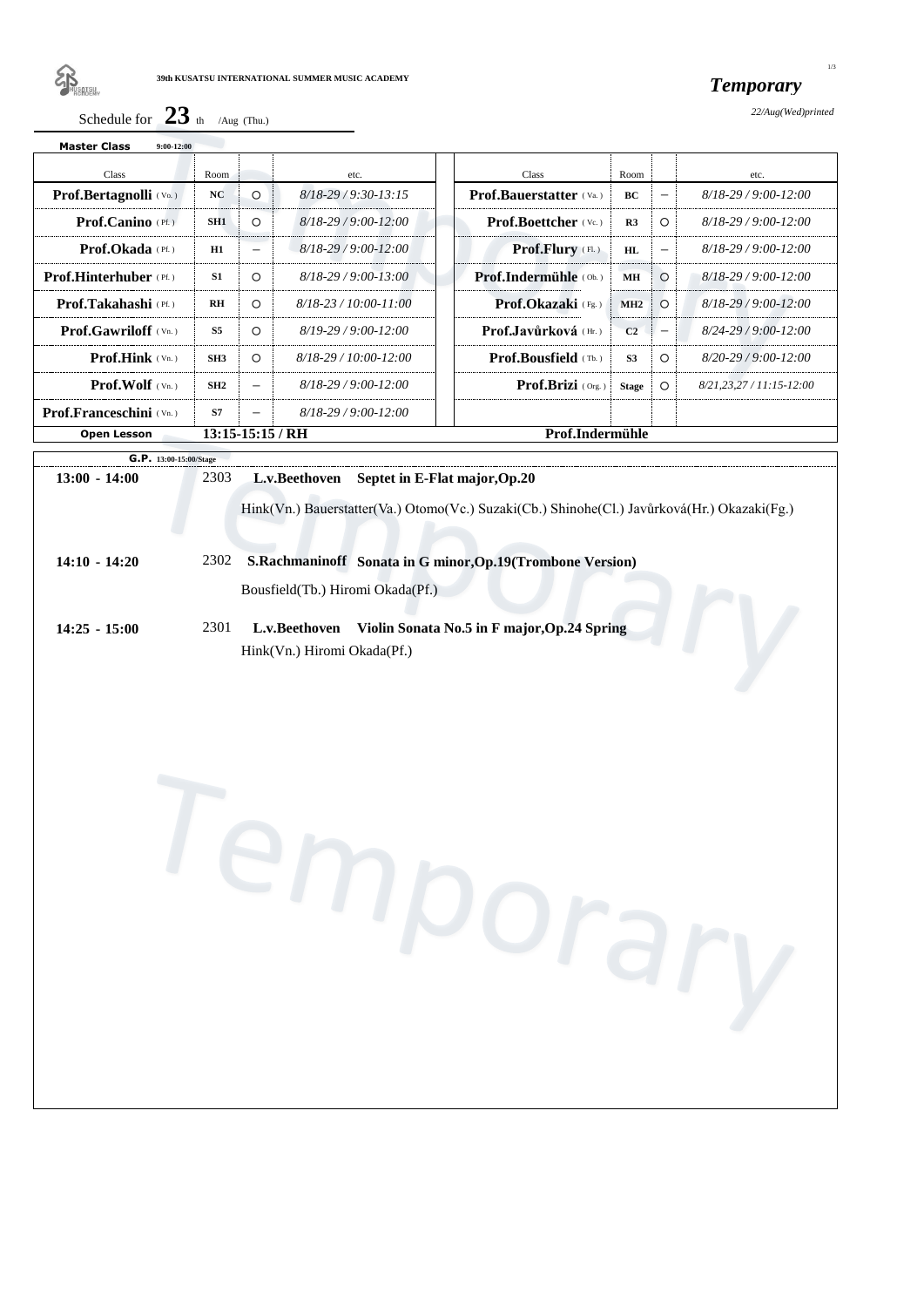| <b>CONCERT</b> 16:00-18:00/stage<br>M1<br>2301<br>M <sub>2</sub><br>2302<br>M <sub>3</sub><br>2303<br>etc | L.v.Beethoven<br>Violin Sonata No.5 in F major, Op.24 Spring<br>Hink(Vn.) Hiromi Okada(Pf.)<br>S.Rachmaninoff Sonata in G minor, Op.19(Trombone Version)<br>Bousfield(Tb.) Hiromi Okada(Pf.)<br>Septet in E-Flat major, Op.20<br>L.v.Beethoven<br>Hink(Vn.) Bauerstatter(Va.) Otomo(Vc.) Suzaki(Cb.) Shinohe(Cl.) Javůrková(Hr.) Okazaki |                 |
|-----------------------------------------------------------------------------------------------------------|------------------------------------------------------------------------------------------------------------------------------------------------------------------------------------------------------------------------------------------------------------------------------------------------------------------------------------------|-----------------|
|                                                                                                           |                                                                                                                                                                                                                                                                                                                                          |                 |
|                                                                                                           |                                                                                                                                                                                                                                                                                                                                          |                 |
|                                                                                                           |                                                                                                                                                                                                                                                                                                                                          |                 |
|                                                                                                           |                                                                                                                                                                                                                                                                                                                                          |                 |
|                                                                                                           |                                                                                                                                                                                                                                                                                                                                          |                 |
|                                                                                                           |                                                                                                                                                                                                                                                                                                                                          |                 |
|                                                                                                           |                                                                                                                                                                                                                                                                                                                                          |                 |
|                                                                                                           |                                                                                                                                                                                                                                                                                                                                          |                 |
|                                                                                                           |                                                                                                                                                                                                                                                                                                                                          |                 |
|                                                                                                           |                                                                                                                                                                                                                                                                                                                                          |                 |
|                                                                                                           |                                                                                                                                                                                                                                                                                                                                          |                 |
|                                                                                                           |                                                                                                                                                                                                                                                                                                                                          |                 |
|                                                                                                           |                                                                                                                                                                                                                                                                                                                                          |                 |
| $11:00 - 11:15$                                                                                           | Organ Practice(Ms. Ishii)                                                                                                                                                                                                                                                                                                                | Stage           |
| $11:15 - 12:00$                                                                                           | Prof. Brizi Organ Lesson                                                                                                                                                                                                                                                                                                                 | <b>Stage</b>    |
| $11:30 - 12:00$                                                                                           | Concert For Staff (Prof. Wolf, Togashi)                                                                                                                                                                                                                                                                                                  | RH              |
| $13:30 - 15:30$                                                                                           | <b>Chorus Class</b>                                                                                                                                                                                                                                                                                                                      | HL              |
| $19:30 - 21:30$                                                                                           | <b>Chorus Class</b>                                                                                                                                                                                                                                                                                                                      | CI              |
| $19:55 - 20:55$                                                                                           | Rehearsal for Home Concert(Indermühle, Yoshimura)                                                                                                                                                                                                                                                                                        | SH <sub>2</sub> |
|                                                                                                           |                                                                                                                                                                                                                                                                                                                                          |                 |
|                                                                                                           | Temporary                                                                                                                                                                                                                                                                                                                                |                 |